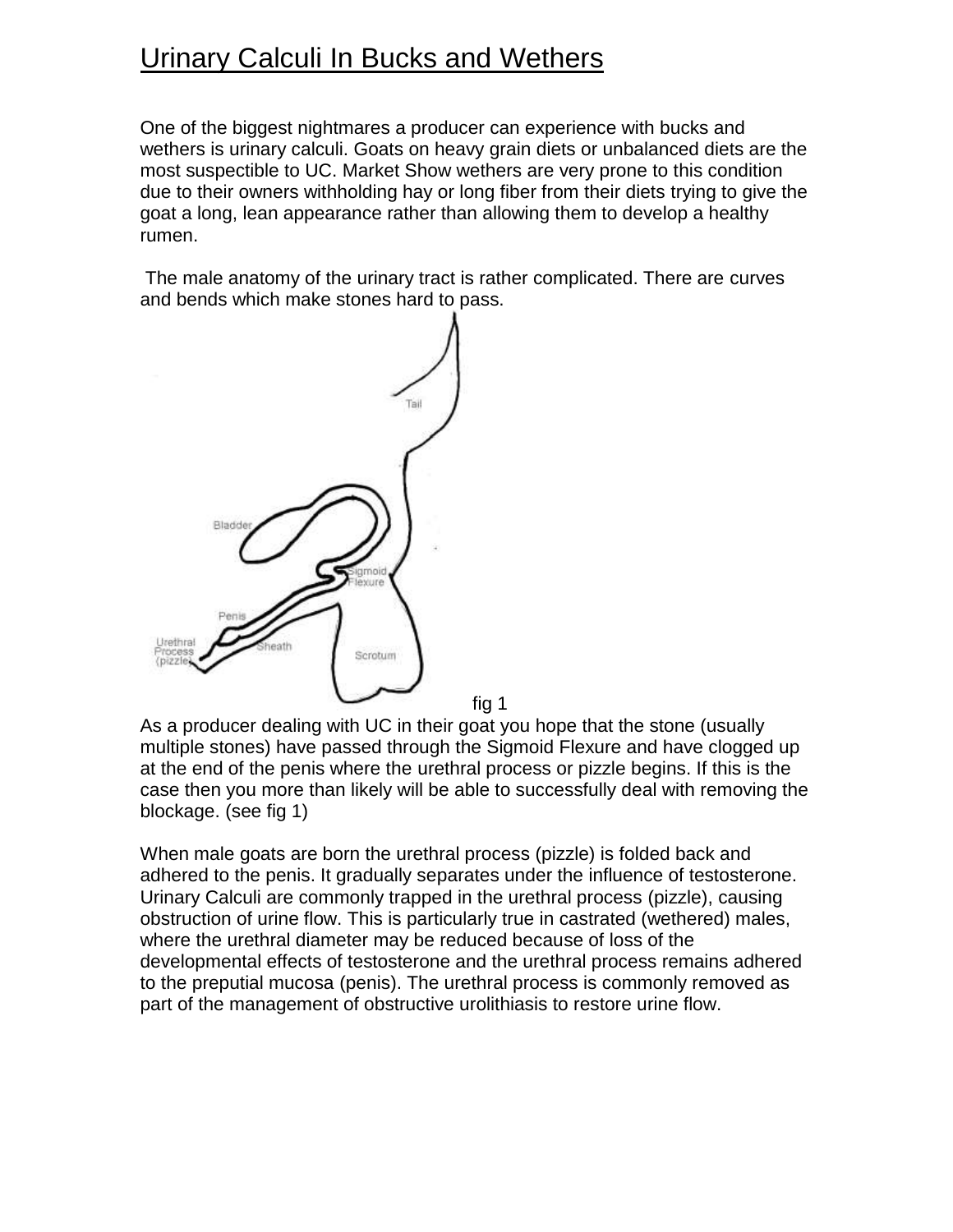

This photo (p1) shows the typical stance of a buckling or wether stretching and straining to pee. Many producers mistake a buckling or wethers straining as a sign of their being constipated as the goat will both stretch out and tuck their butt up under them trying to find a way to pass urine. By the time we see them doing this stretching and straining they have usually been repeating this action for several hours. All we see is that they are straining and no feces is being passed. This is because they have strained and pushed so much that they have pretty much emptied their intestines of goat berries.

In order to check your buckling or wether enlist a helper to hold the goat in a sitting position. You will need the helper to lean forward so that the goat is slouching. (p2)



Place one hand behind the scrotum approximately where the sigmoid flexure is.(p3) This is easily palpated so try to find the sigmoid flexure on a healthy male. You are going to press the "S" curve of the sigmoid flexure forward towards the end of the sheath. With your other hand gently push back on the sheath so that the end of the penis is exposed. You will need to be prepared to grab the penis and hang on. Until you've had some practice doing this it is best to have a wash cloth or some other cloth rag available to grip the penis with to keep it exposed.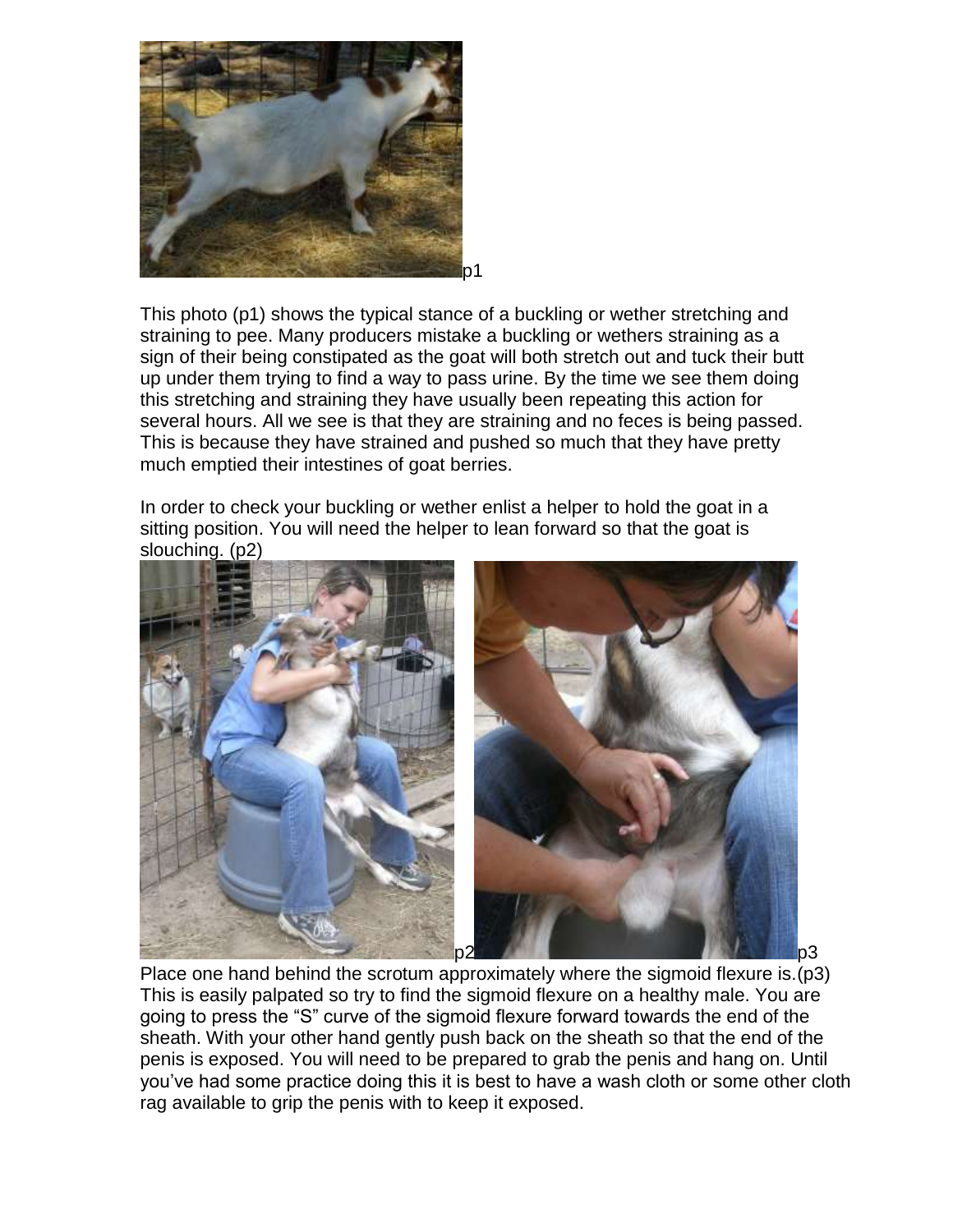

Photo 4 (p4) shows the urethral process (pizzle) still adhered to the penis. Photo five (p5) shows the urethral process (pizzle) that has broken loose due to testosterone level increase in the maturing buckling. If producers will wait until the buck kids are closer to 3-4 months of age before wethering or castrating the goat more than likely will go ahead and break that urethral process loose.





Photo 6 shows a pale and dying urethral process (pizzle). Another day longer and the urethral process (pizzle) would be dark purple or black as the tissue continues to die. To remove this blocked and dying urethral process get some sharp cuticle scissors and in one quick snip remove the urethral process (pizzle) where it joins the end of the goats penis. There will be very little bleeding if done correctly. Be prepared to possibly be sprayed with urine when the pizzle is removed. It won't always happen but more likely than not you will see immediate relief and a urine flow. Make sure that the goat is up-to-date on his tetanus vaccination. If he isn't be sure to give him a tetanus anti-toxin shot. (p7)